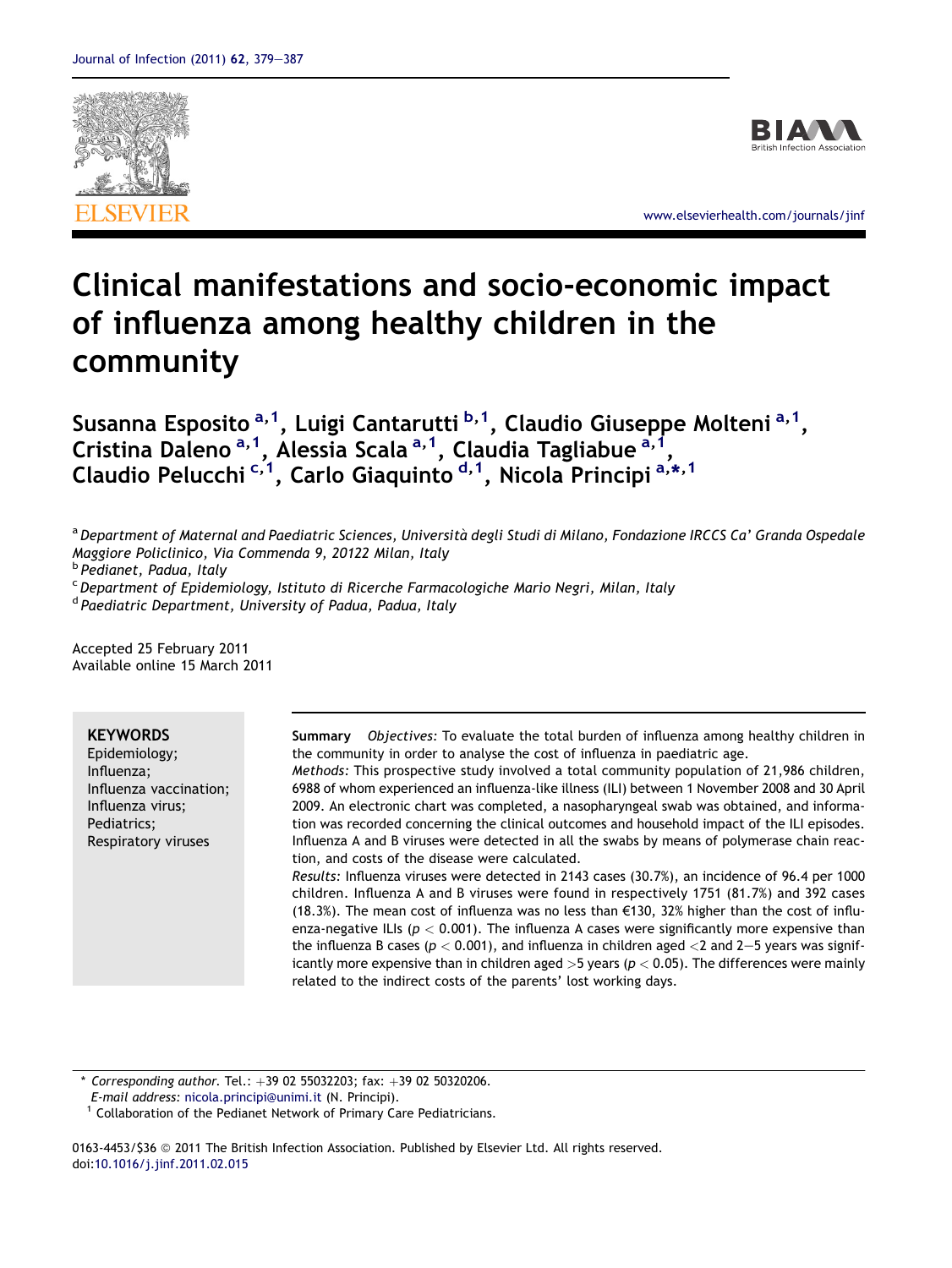Conclusions: The findings of this study confirm that influenza among healthy children is important because of its frequency and its indirect consequences on the households of infected children, and support the use of influenza vaccination in healthy children aged between 6 months and 5 years.

ª 2011 The British Infection Association. Published by Elsevier Ltd. All rights reserved.

# Introduction

Health authorities throughout the world consider influenza a potentially severe illness in children who are at risk of influenza-related complications because they have a chronic underlying disease, to whom they strongly recommend the annual administration of influenza vac- $cine.<sup>1,2</sup>$  $cine.<sup>1,2</sup>$  $cine.<sup>1,2</sup>$  On the contrary, the use of influenza vaccine in healthy children is widely debated, and only a minority of industrialised countries include universal influenza vaccina-tion in their paediatric immunisation programmes.<sup>[1,3,4](#page-7-0)</sup>

Those who object to the universal paediatric use of influenza vaccine think that the results of most of the studies carried out so far do not allow any firm conclusions to be drawn concerning the real importance of influenza in healthy children, and do not show that implementing a universal vaccination programme would be cost effective. $5$  To support their doubts, the opponents of universal vaccination underline the fact that most of the studies specifically planned to measure the total burden of influenza have only involved patients suffering from a severe disease enrolled in Emergency Rooms or paediatric wards,  $6-14$  $6-14$  $6-14$  and may therefore overestimate the clinical importance of influenza and lead to conclusions that are quite different from those that would be obtained by analysing influenza in the community (where most cases are diagnosed). Furthermore, some studies have only considered influenzalike illness (ILI) and not laboratory-confirmed influenza,  $6-8$  $6-8$  $6-8$ thus introducing a significant confounding factor, particularly given the frequent co-circulation of different respiratory viruses during the influenza period.

Prospective and well-conducted community studies are needed to solve these problems and decide whether universal paediatric influenza vaccination should be recommended. Only a small number of such studies have so far been carried out,[15,16](#page-7-0) and they have not answered all of the questions related to the real burden of influenza in healthy children. The aim of this study was to provide further information that would help to evaluate the cost of paediatric influenza and clarify the potential cost effectiveness of influenza vaccination.

# Patients and methods

## Study design

This prospective study of children with ILI was carried out in the community in Italy between 1 November 2008 and 30 April 2009. Italy is one of the few countries with a specific primary care system devoted to children aged less than 14 years; every child is registered at birth and receives free medical care from one of 6000 primary care pediatricians (PCPs) working for the National Health Service in the community. The study involved Pedianet, a network of

PCPs mainly based in Northern Italy who usually participate in epidemiological and clinical research projects concern-ing the care of children in the community.<sup>[17,18](#page-7-0)</sup> All of Pedianet's PCPs are experienced users of the same electronic patient record software; the data contained in their records are generated from routine patient encounters, and include diagnoses, symptoms, prescriptions, certificates, medical examinations, referrals, and hospitalisations. Fifty of the 185 PCPs belonging to Pedianet (27.0%) were randomly selected to participate in the study. The study protocol was approved by the Institutional Review Board of the Italian Local Health Centre to which each PCP belonged. Written informed consent of a parent or legal guardian was required for enrolment, and the older children were asked to give their assent.

## Study population

The study enrolled all children aged less than 14 years without any severe chronic underlying medical condition who were examined by the participating PCPs because of signs and/or symptoms of ILI. As by the Italian Ministry of Health ([http://www.ministerosalute.it\)](http://www.ministerosalute.it),<sup>[19,20](#page-7-0)</sup> ILI is an acute respiratory disease: of sudden onset, with fever (a temperature of  $>$ 38 °C) accompanied by at least one general symptom (headache, generalised malaise, a feverish sensation (sweating and chills) or asthenia) and at least one respiratory symptom (cough, pharyngodynia or nasal conges-tion).<sup>[19,20](#page-7-0)</sup> The respiratory symptoms had to have lasted at least three days to be considered in the analysis, and only one new-onset illness could be included in any two-week period. The exclusion criteria included concomitant chronic diseases leading to an increased risk of influenza-related complications.[1](#page-7-0)

# Patient enrolment and evaluation

Upon enrolment, each PCP systematically recorded the patients' demographic characteristics and medical history using a specifically modified version of the standardised electronic questionnaires usually used to record the data regarding their patients. The data included gender and age, any previous administration of influenza vaccine, a detailed description of the signs and symptoms of the acute episode of respiratory tract infection and any other associated clinical manifestation, the prescribed laboratory and/or radiological examinations, and the prescribed drug therapy. After a complete physical examination, the children were classified into disease groups on the basis of well-established criteria.<sup>21</sup> Any associated non-respiratory diagnosis was also recorded. In the presence of signs and symptoms of more than one disease (including non-respiratory illnesses), the children were classified in the most severe disease group. In the case of a request for laboratory test or radiological examinations, the diagnosis was considered definite when the results became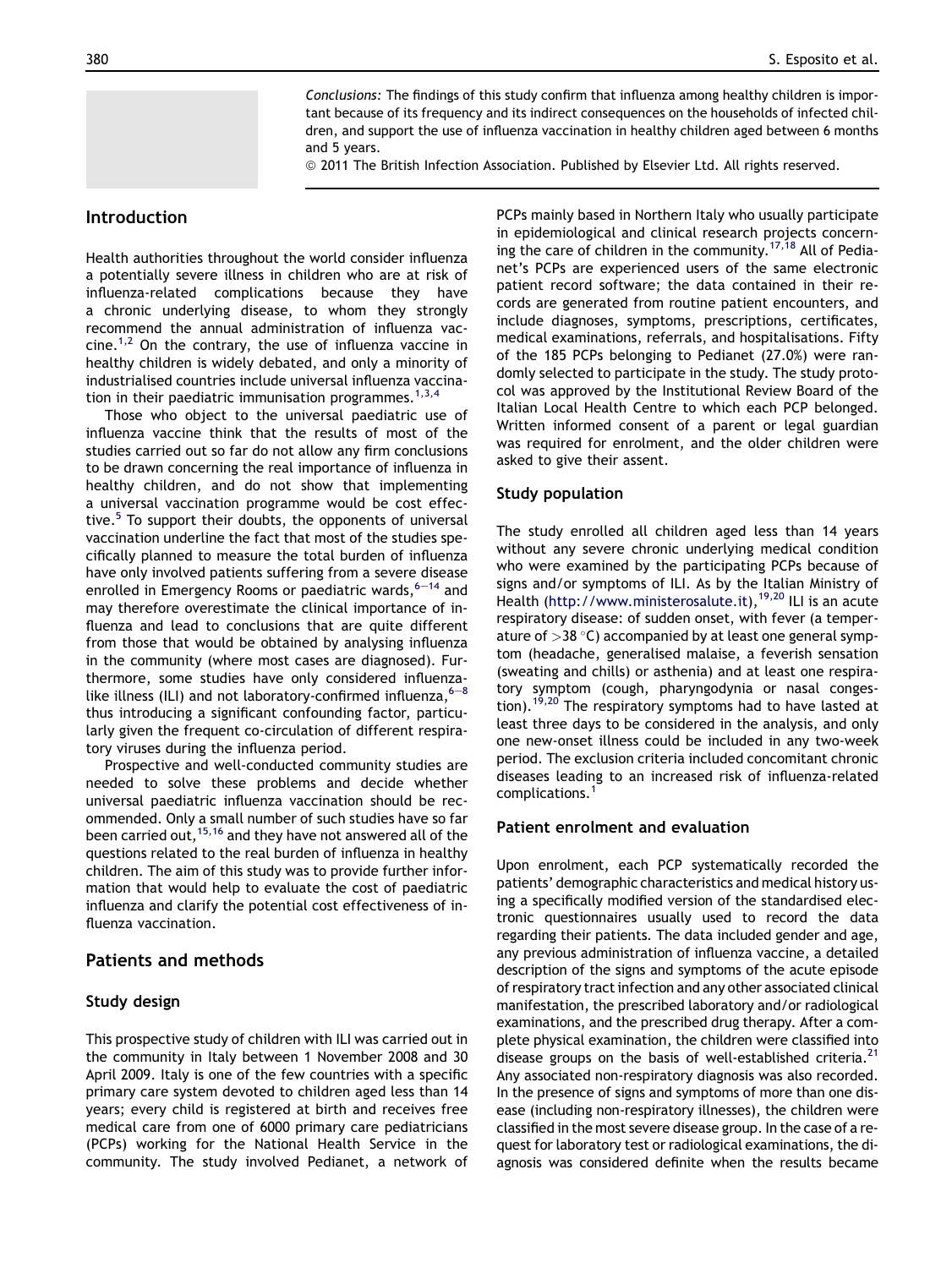available. Acute otitis media was diagnosed by means of pneumatic otoscopy, and a diagnosis of pneumonia was always confirmed by means of chest radiography.

In the presence of ILI, a nasopharyngeal sample was collected using a prenasal flocked swab, and stored in UTM-RT tubes (Kit Cat. No. 360c, Copan Italia, Brescia, Italy). Viral RNA was extracted from both swabs by means of a Nuclisens EasyMAG automated extraction system (Biomeriéux, Craponne, France), using phocine distemper virus (PDV) as the extraction control as previously described.<sup>22,23</sup> A total of 20 µL of eluate was reverse transcribed using a Taqman Reverse Transcription Reagents kit (Applied Biosystems, Foster City, CA, USA) in a reaction mixture containing 4.5 mM of  $MgCl<sub>2</sub>$ , 0.5 mM of each dNTP, 2.5  $\mu$ M of random hexamers, 20 U of RNase inhibitor, 62.5 U of reverse transcriptase, and 0.1 mg/ mL of BSA. All of the reactions for real-time polymerase chain reaction (PCR) were set up as singleplex PCRs in a total volume of 25 µL using the Tagman Universal Master mix (Applied Biosystems), 200-800 nM of primers, 100 nM of TaqMan probe, and 10  $\mu$ L of cDNA template, and the products were amplified using the ABI 7900HT Fast Real-Time PCR System (Applied Biosystems) and standard cycling parameters. The following primer-probe sets were used: influenza A, sense AAGAC-CAATCCTGTCACCTCTGA, antisense CAAAGCGTCTACGCTG-CAGTCC, probe fam-TTTGTGTTCACGCTCACCGTGCC-bhq1; influenza B, sense GAGACACAATTGCCTACCTGCTT, antisense TTCTTTCCCACCGAACCAAC, probe tet- AGAAGATGGAGAAGG-CAAAGCAGAACTAGC-eclipse; PDV, sense CGGGTGCCTTTTA-CAAGAAC, antisense TTCTTTCCTCAACCTCGTCC, probe vic-ATGCAAGGGCCAATTCTTCCAAGTT-bhq1. The influenza A and B RNAs were relatively quantified; the criterion for a positive reaction was a cycle threshold (CT) of <40 cycles.

The medical history of each child was re-assessed by the PCPs by means of telephone interviews  $5-7$  days after enrolment, and then every two days until the resolution of the illness. In the case of persistent fever and/or signs and symptoms of disease, or at the parents' request, a further medical examination was programmed. Any Emergency Room visits, hospitalisation or further medical examinations were also recorded. All of the follow-up data were entered in the children's electronic charts, and information regarding ILI and related morbidity among households was also obtained at the time of the first follow-up contact. The parents or legal guardians were asked to answer a list of questions regarding the involvement of other family members (ILI in household contacts, number of working days lost by parents in caring for their ill children, and their own respiratory diseases). These data were also recorded in the children's personal charts.

#### Economic evaluation

The costs of influenza-positive and influenza-negative episodes were analysed from the individual and societal perspectives.

The direct medical costs included the total cost of medical examinations, drug prescriptions and hospitalisations during the study period. The list price of the prescription's indicated active principle (Italian Directory of Medicines and Manufactures, 2009) was used to assess the cost of drug therapies in both the influenza-positive and the influenza-negative cases. The cost of a full course of oral (suspension) aminopenicillin or first- or second-generation cephalosporin was estimated to be €8.50, whereas the cost of antipyretics was €0.6 per treatment day. The cost of medical examinations was based on the "1997 National Tariff Nomenclator", but the data were updated to 2008 values on the basis of the official inflation rates, and so the resulting unit cost was €26.64 per examination. The cost of hospitalisation was evaluated on the basis of the DRG tariff of the Veneto Region for the diagnosis.<sup>[24](#page-7-0)</sup>

The indirect costs included the caregivers' absences from work, which were assessed on the basis of the net productivity loss tables per capita (Banca Italia 2002) divided by 220 working days (i.e. the mean annual number of working days in Italy); the data were subsequently updated to 2008 using the official inflation rates. The mothers' and fathers' lost working days were therefore estimated to be respectively €66.00 and €85.50.

#### Statistical analysis

The data were analysed using SAS for Windows software, v. 9.1 (SAS Institute, Cary, NC, USA), and comparisons were made between the influenza-positive and the influenzanegative cases, between the age groups of the influenzapositive cases (<2 years vs 2-5 years vs  $>5$  years), and between the viral types (influenza A vs influenza B). The continuous variables are given as mean values  $\pm$  standard deviation (SD) or median values with ranges, and the categorical variables as absolute numbers and percentages. The continuous data were analysed using a two-sided Student's t test if their distribution was normal (based on the Shapiro-Wilk statistic) or a two-sided Wilcoxon's rank-sum test otherwise. The categorical data were analysed using contingency tables and the chi-squared or Fisher's test, as appropriate.

## Results

The selected 50 PCPs were continuously following 26,102 children. Because eight of them refused to participate because of personal problems, the analysis was therefore made using the data provided by 42 PCPs (84.0%) that, at the beginning of the study, were continuously following 21,986 children aged <14 years. During the study period, a first episode of ILI was diagnosed in 6988 cases (31.8%). Laboratory evaluations of the nasopharyngeal samples collected during each visit for ILI showed that influenza viruses were associated with the disease in 2143 cases (30.7%), an incidence of 96.4 per 1000 children. Influenza A and B viruses were found in respectively 1751 (81.7%) and 392 cases (18.3). Influenza A viruses were found since the beginning of the study with a peak period between the 4th and 6th week of 2009. The last positive sample was identified in the 11th week of 2009. Influenza B-positive nasopharyngeal swabs were collected during the whole study period without a significant peak period.

[Table 1](#page-3-0) shows the demographic data, clinical presentations and clinical outcomes of the children with ILI, by influenza diagnosis and age. The influenza-negative and influenza-positive children were comparable in terms of gender and age, whereas influenza vaccination (which was rarely used) was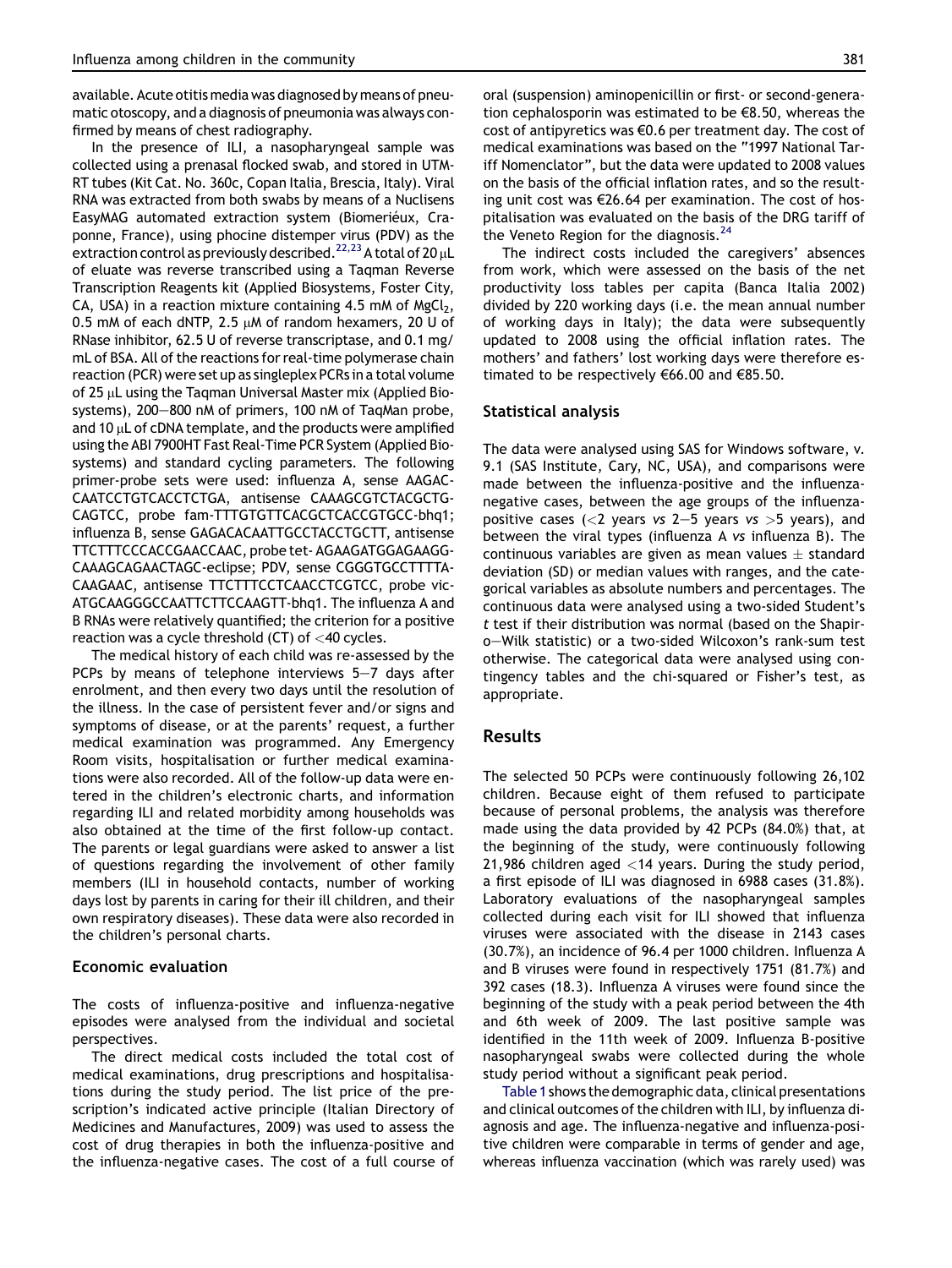<span id="page-3-0"></span>

|                                                | Influenza-negative<br>cases ( $n = 4845$ ) | Influenza-positive<br>cases ( $n = 2143$ ) | Influenza-positive<br>$<$ 2yrs (n = 343) | Influenza-positive<br>$2-5$ yrs (n = 1071) | Influenza-positive<br>$>5$ yrs (n = 729) |
|------------------------------------------------|--------------------------------------------|--------------------------------------------|------------------------------------------|--------------------------------------------|------------------------------------------|
|                                                |                                            |                                            |                                          |                                            |                                          |
| Demographic data                               |                                            |                                            |                                          |                                            |                                          |
| Males, No. (%)                                 | 2540 (52.4)                                | 1093 (51.0)<br>$3.8 \pm 2.0$               | 182(53.1)<br>$1.3 \pm 0.4$               | 536 (50.0)<br>$3.6 \pm 0.8$                | 375 (51.4)<br>$8.1 \pm 2.7$              |
| Age, mean $\pm$ SD (yrs)<br>Previous influenza | $3.1 \pm 2.0$                              |                                            |                                          |                                            |                                          |
| vaccination, No. (%)                           | 40 $(8.3)*$                                | 85(4.0)                                    | 10(2.9)                                  | 43 $(4.0)$                                 | 32(4.4)                                  |
| Clinical presentation                          |                                            |                                            |                                          |                                            |                                          |
| Presence of fever <sup>a</sup> , No. (%)       | 4648 (95.9)                                | 2141 (99.9)                                | 341 (99.4)                               | 1071(100.0)                                | 729 (100.0)                              |
| High-grade fever <sup>b</sup> , No. $(\%)$     | $1885(38.9)*$                              | 1249 (58.3)                                | 179(52.2)''                              | 674(62.9)                                  | 396 $(54.3)$ "                           |
| Respiratory tract                              | 4226 (87.2)                                | 1843 (86.0)                                | 264 (77.0)"                              | 932 (87.0)                                 | 647 (88.8)                               |
| infection, No. (%)                             |                                            |                                            |                                          |                                            |                                          |
| Upper respiratory tract                        | 3650 (75.3)                                | 1650 (77.0)                                | 237 (69.0)"                              | 816 (76.2)                                 | 597 (81.8)                               |
| infection, No. (%)                             |                                            |                                            |                                          |                                            |                                          |
| Common cold, No. (%)                           | $107(2.2)*$                                | 353(16.5)                                  | 66 (19.2)                                | 173(16.2)                                  | 114(15.6)                                |
| Pharyngitis, No. (%)                           | 2810 (58.0)^                               | 1066 (49.7)                                | 116 $(33.8)$ "                           | 527 $(49.2)^\circ$                         | 423 (58.0)                               |
| Acute otitis media, No. (%)                    | 733 $(15.1)^{\wedge}$                      | 231(10.8)                                  | 55 $(16.0)^{n}$                          | 116(10.8)                                  | 60(8.2)                                  |
| Lower respiratory tract                        | 576 (11.9)                                 | 193(9.0)                                   | 27(7.8)                                  | 116(10.8)                                  | 50 $(6.9)$                               |
| Infection, No. (%)                             |                                            |                                            |                                          |                                            |                                          |
| Acute bronchitis, No. (%)                      | 409(8.4)                                   | 169(7.9)                                   | 25(7.3)                                  | 96(9.0)                                    | 48(6.6)                                  |
| Wheezing, No. (%)                              | 91(1.9)                                    | 15(0.7)                                    | 1(0.3)                                   | 14(1.3)                                    | 0(0.0)                                   |
| Pneumonia, No. (%)                             | 76(1.6)                                    | 9(0.4)                                     | 1(0.3)                                   | 6(0.6)                                     | 2(0.3)                                   |
| Gastrointestinal tract                         | 619(12.8)                                  | 300(14.0)                                  | 79 $(23.0)$ "                            | 139 (13.0)                                 | 82 (11.2)                                |
| Infection, No. (%)                             |                                            |                                            |                                          |                                            |                                          |
| <b>Clinical outcomes</b>                       |                                            |                                            |                                          |                                            |                                          |
| Emergency Room                                 | 101(2.1)                                   | 55 $(2.6)$                                 | 10(2.9)                                  | 33(3.1)                                    | 12(1.6)                                  |
| attendance, No. (%)                            |                                            |                                            |                                          |                                            |                                          |
| Hospitalisation, No. (%)                       | 39(0.8)                                    | 16(0.7)                                    | 5(1.5)                                   | 8(0.7)                                     | 3(0.4)                                   |
| Duration of fever,<br>mean days $\pm$ SD       | $3.38 \pm 1.74^{\circ}$                    | $3.99 \pm 1.99$                            | $4.01 \pm 1.88$                          | $3.96 \pm 1.64$                            | $3.64 \pm 2.10$                          |
| Duration of symptoms,<br>mean days $\pm$ SD    | $5.39 \pm 3.09^{\circ}$                    | $6.22 \pm 2.63$                            | $6.85 \pm 2.97$                          | $6.40 \pm 2.82$                            | $5.93 \pm 2.31$                          |
| Antibiotic prescriptions, No. (%)              | 2519 (52.0)*                               | 922(43.0)                                  | 130 $(37.9)$ "                           | 507 $(47.3)$                               | 285 (39.0)"                              |
| Antipyretic prescriptions, No. (%)             | 4513 (93.1)                                | 2130 (99.3)                                | 340 (99.1)                               | 1065(99.4)                                 | 725 (99.5)                               |
| Duration of antipyretics, mean days $\pm$ SD   | $2.9 \pm 2.34^{\circ}$                     | $3.9 \pm 3.5$                              | $4.4 \pm 3.2$                            | $3.9 \pm 3.6$                              | $3.6 \pm 4.1$                            |
| Further examinations, No. (%)                  | 726 (15.0) *                               | 514 (23.9)                                 | 89 (25.9)                                | 250(23.3)                                  | 175 (24.0)                               |

 $*p < 0.001$  and ^p  $< 0.05$  vs influenza-negative cases; "p  $< 0.05$  vs 2–5 years and °p  $< 0.05$  vs  $>$ 5years; no other significant differences.<br><sup>a</sup> An an axillary temperature of  $\geq$ 37.6 °C or a rectal temperature of  $\$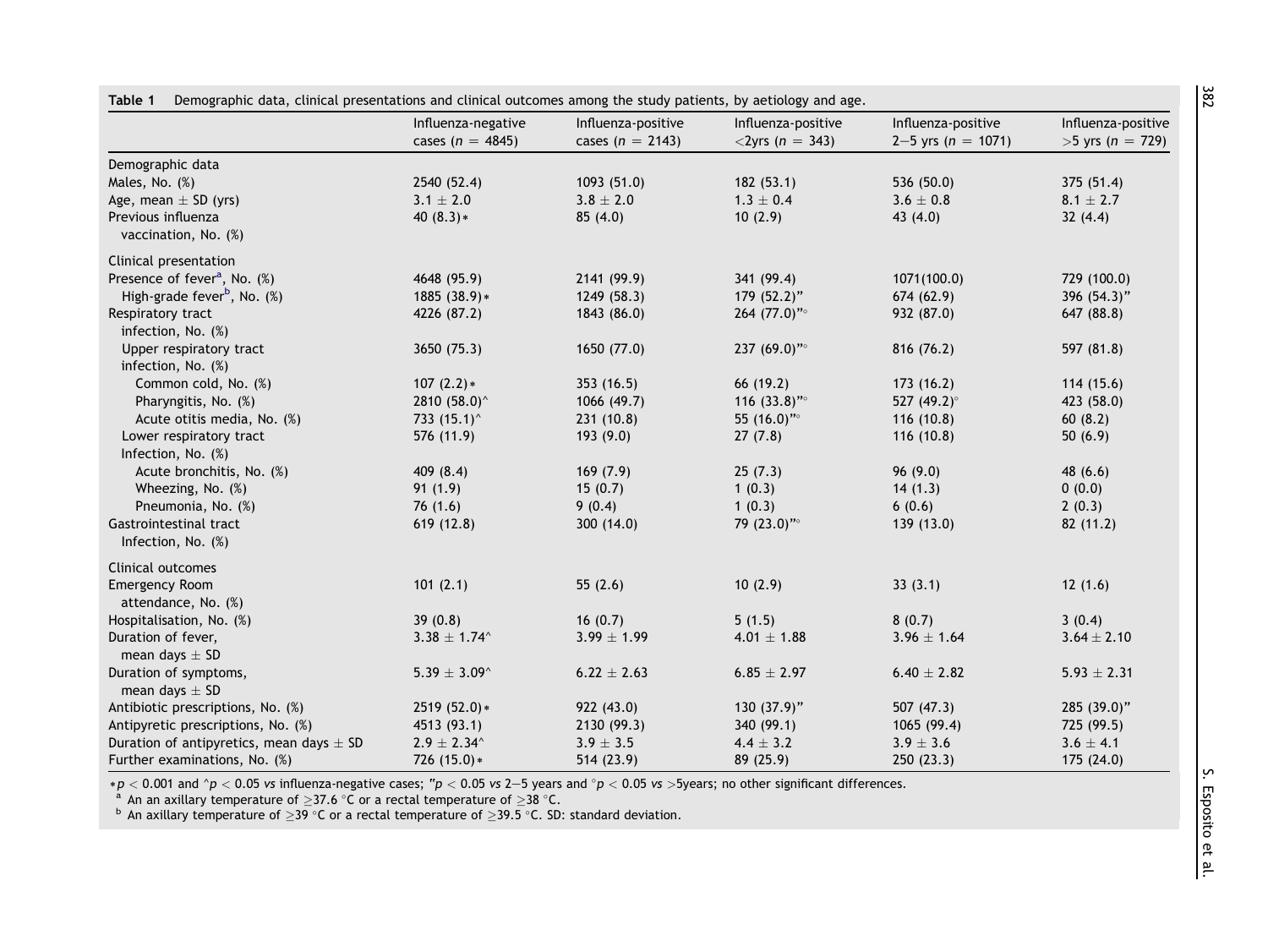Table 2 Influenza-like illness and related morbidity among households in the 7 days following a child's diagnosis, by aetiology and age.

|                                                     | Influenza-negative Influenza-positive Influenza-positive Influenza-positive<br>cases ( $n = 4845$ ) |               |                       | cases (n = 2143) < 2yrs (n = 343) 2-5 yrs (n = 1071) > 5 yrs (n = 729) | Influenza-positive |
|-----------------------------------------------------|-----------------------------------------------------------------------------------------------------|---------------|-----------------------|------------------------------------------------------------------------|--------------------|
| Similar disease within<br>household, No. (%)        | $1211(25.0)*$                                                                                       | 922(43.0)     | $130(37.9)$ "         | 555 (51.8)                                                             | 237(32.5)''        |
| Mothers who remained<br>absent from work, No. (%)   | 579 (12.0) *                                                                                        | 349(16.3)     | 49 (14.3)             | 185(17.3)                                                              | 115(15.8)          |
| Working days lost by<br>mothers, mean days $\pm$ SD | $3.39 + 2.26^{\circ}$                                                                               | $4.46 + 2.11$ | $4.95 + 2.61^{\circ}$ | $4.88 + 2.03^{\circ}$                                                  | $1.91 + 2.34$      |
| Fathers who remained<br>absent from work, No. (%)   | 96 $(2.0)^{\wedge}$                                                                                 | 130(6.1)      | 19 $(5.5)$ °          | 74 $(6.9)^\circ$                                                       | 18(2.5)            |
| Working days lost by<br>fathers, mean days $\pm$ SD | $1.96 \pm 2.04*$                                                                                    | $4.31 + 2.73$ | $5.61 + 2.64^{\circ}$ | $4.99 + 2.88^{\circ}$                                                  | $1.98 + 2.06$      |

 $\ast$   $p$   $<$  0.001 and ^p  $<$  0.05 vs influenza-negative cases; "p  $<$  0.05 vs 2 $-$ 5 years and °p  $<$  0.05 vs  $>$ 5years; no other significant differences.

significantly less frequent among the influenza-positive patients ( $p < 0.001$ ). Fever was documented in almost all cases in both groups, but the children with influenza more frequently had high-grade fever ( $p < 0.001$ ). The incidence of upper respiratory tract infections (URTIs), lower respiratory tract infections (LRTIs) and gastrointestinal manifestations was quite similar in both groups, with URTIs being significantly more frequent than the other diagnoses ( $p < 0.001$ ). Among the URTIs, common colds were more frequent among the influenza-positive children ( $p < 0.001$ ), whereas pharyngitis and acute otitis media (AOM) were more frequent among the influenza-negative patients ( $p < 0.05$ ). There was a similarly marginal need for local hospital Emergency Room attendance or hospitalisation in both groups. However, the influenza-positive children had a longer duration of fever  $(p < 0.05)$  and symptoms ( $p < 0.05$ ), and required further examinations ( $p < 0.001$ ). On the contrary, antibiotic prescriptions were significantly less frequent in the influenzapositive children ( $p < 0.001$ ).

Among the influenza-positive children, those aged <2 or >5 years experienced high-grade fever significantly less frequently than those aged 2–5 years ( $p < 0.05$ ). Moreover, the younger children had a significantly lower incidence of URTIs ( $p < 0.05$ ) and pharyngitis ( $p < 0.05$ ), and a significantly higher incidence of AOM ( $p < 0.05$ ) and gastrointestinal symptoms ( $p < 0.05$ ). There were no differences between the age groups in the other studied variables with the exception of antibiotic prescriptions, which were made significantly more frequently in the case of children aged 2-5 years ( $p < 0.05$ ).

Table 2 summarises the household ILI data and the consequent number of parental lost working days, by influenza diagnosis and children's age. The households of the children with influenza experienced more ILIs than those of the influenzanegative patients ( $p < 0.001$ ). This was more common among the households of children aged  $2-5$  years than among those aged  $<$ 2 or  $>$ 5 years ( $p$   $<$  0.05). Both the mothers and fathers of the influenza-positive children lost more working days than those of the influenza-negative children ( $p < 0.001$ ), and this was significantly more evident among the parents of children aged  $<$ 2 or 2–5 years.

[Table 3](#page-5-0) shows the demographic data, clinical presentations, clinical outcomes and household ILIs among the influenza-positive children, by viral type. In comparison with those infected by influenza B, the children with influenza A viruses were significantly younger ( $p < 0.001$ ), less frequently received influenza vaccination ( $p < 0.05$ ), and more frequently had high-grade fever ( $p < 0.001$ ), a longer duration of fever ( $p < 0.05$ ) and other symptoms ( $p < 0.05$ ), and required more further examinations ( $p < 0.05$ ). There were no between-group differences in any of the other demographic and clinical variables. Both the mothers and fathers of the children with influenza A experienced more ILIs than those of the influenza B patients ( $p < 0.001$ ), and lost more working days ( $p < 0.05$ ).

[Table 4](#page-5-0) compares the cost of influenza and influenzanegative ILIs. Overall, influenza was 32% more expensive  $(p < 0.001)$ , mainly because of the higher indirect costs related to parental lost working days ( $p < 0.05$ ).

[Table 5](#page-6-0) shows the cost of influenza by viral type and children's age. The influenza A cases were significantly more expensive than the influenza B cases ( $p < 0.001$ ), and influenza in children aged  $<$ 2 and 2-5 years was significantly more expensive than in children aged  $>5$  years  $(p < 0.05)$ . Once again, the differences were mainly related to the indirect costs of parental lost working days.

## **Discussion**

Our findings seem to answer some questions concerning the real impact of influenza among healthy children in the community, and offer new information for deciding whether to implement the universal vaccination of healthy children. First of all, as it enrolled only otherwise healthy children in the community, the study was not affected by confounding factors such as an increased risk of complications due to underlying disease or the selection of more severe cases. Furthermore, it involved a large number of children of different ages and only analysed laboratoryconfirmed cases. Finally, it collected data regarding the medical and socio-economic involvement of the family of each child with influenza.

Starting from these premises, the data show that influenza is a very common disease among otherwise healthy children, mainly causes mild illness (but clinically more important than all of the other ILIs as a whole), and the households of influenza-positive children are more greatly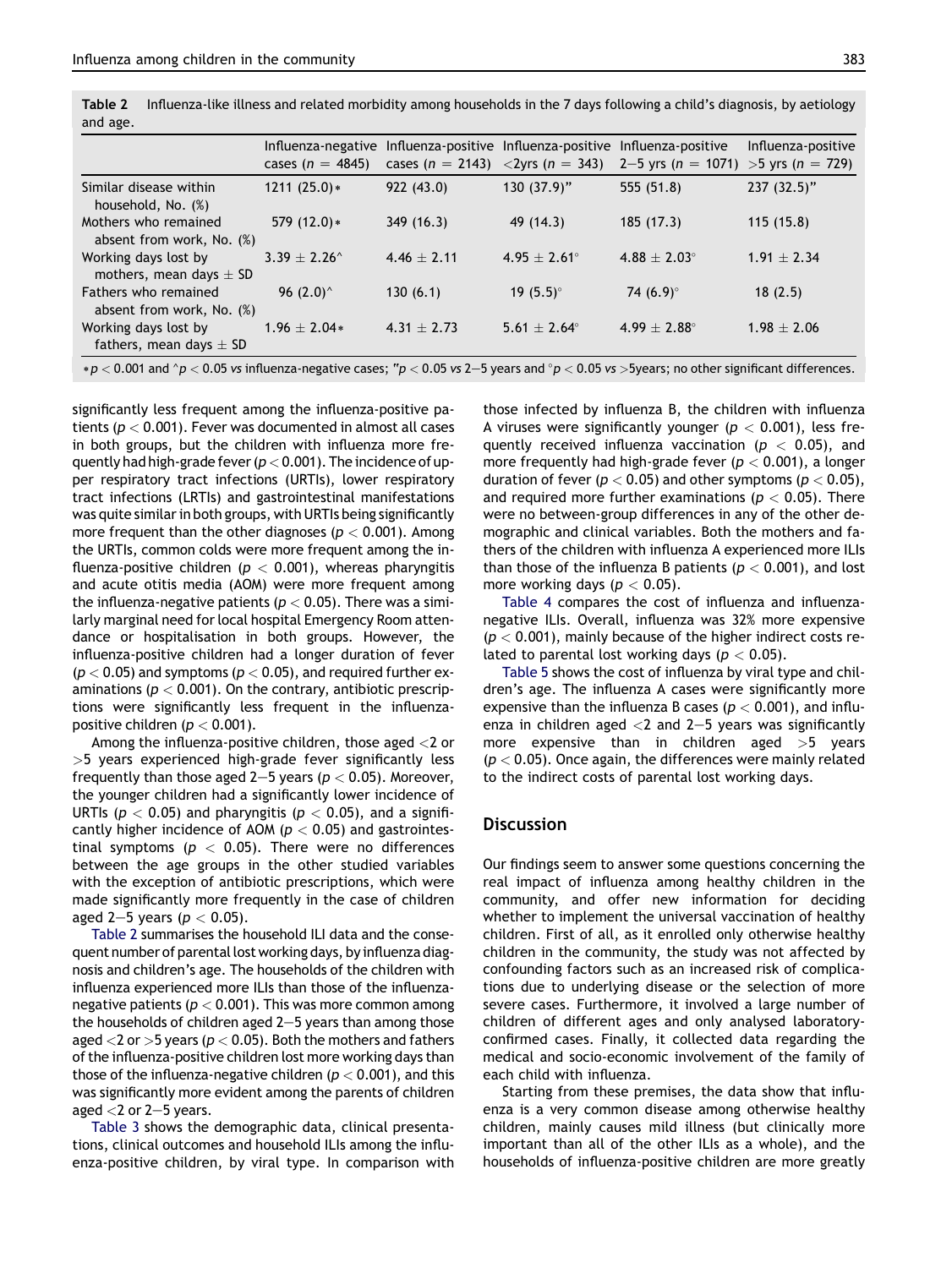|                                                  | Influenza A-positive       | Influenza B-positive |
|--------------------------------------------------|----------------------------|----------------------|
|                                                  | cases ( $n = 1751$ )       | cases ( $n = 392$ )  |
| Demographic data                                 |                            |                      |
| Males, No. (%)                                   | 879 (50.2)                 | 214 (54.6)           |
| Age, mean $\pm$ SD (yrs)                         | $2.39 \pm 2.76*$           | $3.88 \pm 1.62$      |
| Previous influenza vaccination, No. (%)          | 52 $(3.0)^{\wedge}$        | 33(8.4)              |
| Clinical presentation                            |                            |                      |
| Presence of fever <sup>a</sup> , No. (%)         | 1751 (100.0)               | 390 (99.5)           |
| High-grade fever <sup>b</sup> , No. (%)          | $1055(60.3)*$              | 194 (49.5)           |
| Respiratory tract infection, No. (%)             | 1499 (85.6)                | 344 (87.8)           |
| Upper respiratory tract Infection, No. (%)       | 1344 (76.8)                | 306 (78.1)           |
| Common cold, No. (%)                             | 293 (16.7)                 | 60(15.3)             |
| Pharyngitis, No. (%)                             | 856 (48.9)                 | 210 (53.6)           |
| Acute otitis media, No. (%)                      | 195 (11.1)                 | 36(9.2)              |
| Lower respiratory tract Infection, No. (%)       | 155(8.8)                   | 38(9.7)              |
| Acute bronchitis, No. (%)                        | 135(7.7)                   | 34(8.7)              |
| Wheezing, No. (%)                                | 12(0.7)                    | 3(0.8)               |
| Pneumonia, No. (%)                               | 8(0.5)                     | 1(0.3)               |
| Gastrointestinal tract infection, No. (%)        | 252 (14.4)                 | 48 (12.2)            |
| Clinical outcome                                 |                            |                      |
| Emergency Room attendance, No. (%)               | 49 (2.8)                   | 6(1.5)               |
| Hospitalisation, No. (%)                         | 14(0.8)                    | 2(0.5)               |
| Duration of fever, mean days $\pm$ SD            | $4.22 \pm 1.52^{\circ}$    | $3.25 \pm 2.19$      |
| Duration of symptoms, mean days $\pm$ SD         | $6.52 \pm 2.67^{\circ}$    | $5.16 \pm 2.61$      |
| Antibiotic prescriptions, No. (%)                | 766 (43.7)                 | 156 (39.7)           |
| Antipyretic prescriptions, No. (%)               | 1749 (99.9)                | 381 (97.2)           |
| Duration of antipyretics, mean days $\pm$ SD     | 4.1 $\pm$ 3.4              | $3.4 \pm 3.1$        |
| Further examinations, No. (%)                    | 441 $(25.2)^{\wedge}$      | 73 (18.6)            |
| Impact on households                             |                            |                      |
| Similar disease within household, No. (%)        | 791 (45.2)*                | 131(33.4)            |
| Mothers who remained absent from work, No. (%)   | 316 $(18.0)^{\wedge}$      | 33(8.4)              |
| Working days lost by mothers, mean days $\pm$ SD | $4.57 \pm 2.43^{\circ}$    | $2.99 \pm 1.90$      |
| Fathers who remained absent from work, No. (%)   | 122 $(7.0)^{\wedge}$       | 8(2.0)               |
| Working days lost by fathers, mean days $\pm$ SD | 4.41 $\pm$ 3.10 $^{\circ}$ | $3.00 \pm 2.71$      |

<span id="page-5-0"></span>Table 3 Demographic data, clinical presentations, clinical outcomes and impact on households of influenza-positive patients, by viral type.

 $*p < 0.001$  and  $\gamma p < 0.05$  vs influenza B-positive cases; no other significant differences.<br>An axillary temperature of  $\geq 37.6$  °C or a rectal temperature of  $\geq 38$  °C.

 $^{\rm b}$  an axillary temperature of  $\geq$ 39 °C or a rectal temperature of  $\geq$ 39.5 °C. SD: standard deviation.

affected than those of influenza-negative children. All of these findings have substantial medical and socio-economic consequences that seem to justify the implementation of universal paediatric immunisation. Given the age-related differences in the impact of influenza, this is particularly true in the case of children aged  $6-59$  months in whom influenza seems to give rise to the highest economic costs.

During the influenza season of 2008-2009, the incidence of influenza in our study population was about 10%, which is highly consistent with that reported by the active

|                              | Influenza-positive cases<br>$(n = 2143)$ | Influenza-negative cases<br>$(n = 4845)$ | <b>Difference</b> |
|------------------------------|------------------------------------------|------------------------------------------|-------------------|
| Paediatric examinations      | $33.0 \pm 4.0$                           | $30.6 \pm 4.2$                           | $+2.4 \pm 4.1$    |
| Antibiotic use               | $3.7 \pm 4.3$                            | $4.4 \pm 4.9$                            | $-0.7 \pm 4.6$    |
| Antipyretic use              | $2.4 + 2.0$                              | $1.9 + 1.4$                              | $+0.5 \pm 1.7$    |
| Hospitalisation              | $22.4 \pm 238.1$                         | $22.5 \pm 251.0$                         | $-0.1 + 244.6$    |
| Working days lost by mothers | $47.9 + 90.1^{\circ}$                    | $26.7 \pm 89.9$                          | $+21.2 \pm 90.0$  |
| Working days lost by fathers | $22.3 \pm 89.7^{\circ}$                  | $3.3 \pm 39.9$                           | $+19.07 \pm 64.8$ |
| Total cost                   | $131.7 \pm 71.4*$                        | $89.4 \pm 65.2$                          | $+42.3 \pm 68.3$  |

Mean costs  $\pm$  SD in euros.  $\hat{p}$   $<$  0.05 and  $\ast$   $p$   $<$  0.001 vs influenza-negative cases; no other significant differences.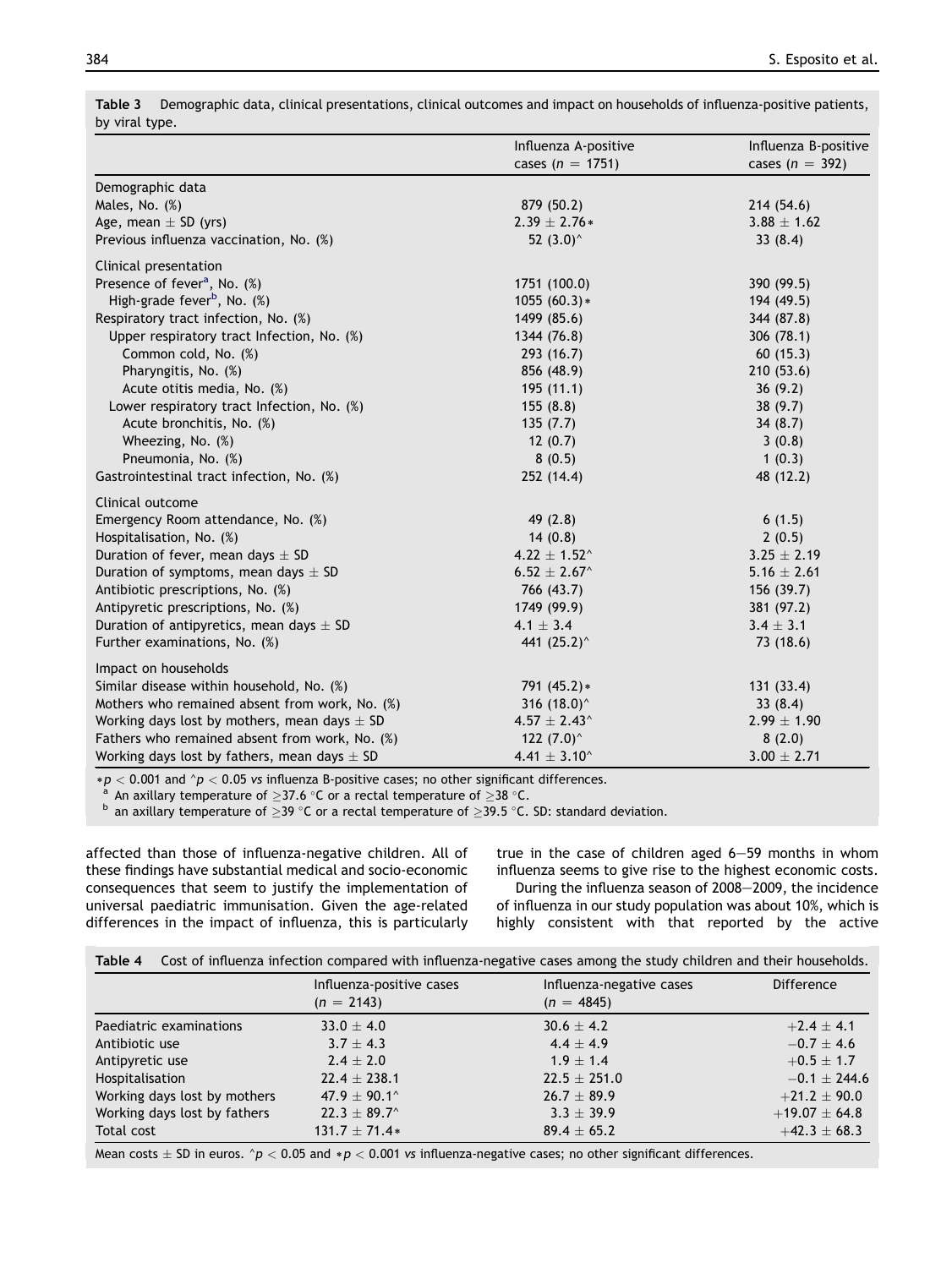<span id="page-6-0"></span>Table 5 Cost of influenza infection among the study children and their households, by viral type and children's age.

|                                 | Viral type                                   |                                           | Children's age                                       |                                                       |                                                      |
|---------------------------------|----------------------------------------------|-------------------------------------------|------------------------------------------------------|-------------------------------------------------------|------------------------------------------------------|
|                                 | Influenza A-positive<br>cases ( $n = 1751$ ) | Influenza B-positive<br>cases $(n = 392)$ | Influenza-positive<br>cases $<$ 2 yrs<br>$(n = 343)$ | Influenza-positive<br>cases $2-5$ yrs<br>$(n = 1071)$ | Influenza-positive<br>cases $2-5$ yrs<br>$(n = 729)$ |
| Paediatric<br>examinations      | $33.3 \pm 4.6$                               | $30.9 \pm 3.4$                            | $33.5 \pm 5.6$                                       | $32.9 \pm 4.2$                                        | $33.0 \pm 2.5$                                       |
| Antibiotic use                  | $3.7 \pm 3.3$                                | $3.4 + 3.1$                               | $3.2 + 3.9$                                          | $4.0 + 4.6$                                           | $3.3 + 3.9$                                          |
| Antipyretic use                 | $2.5 \pm 2.1$                                | $2.0 \pm 1.9$                             | $2.4 \pm 1.9$                                        | $2.3 \pm 2.2$                                         | $2.1 \pm 2.5$                                        |
| Hospitalisation                 | $22.4 \pm 243.4$                             | $14.2 + 216.7$                            | $40.8 + 238.8$                                       | $23.9 + 268.9$                                        | $11.5 \pm 153.4$                                     |
| Working days lost<br>by mothers | 54.4 $\pm$ 94.8 $^{\circ}$                   | $16.6 \pm 61.4$                           | $46.7 + 96.4^{\circ}$                                | 55.6 $+$ 106.7°                                       | $19.8 \pm 49.6$                                      |
| Working days lost<br>by fathers | $26.3 \pm 97.7^{\circ}$                      | $5.7 \pm 33.3$                            | $26.6 \pm 90.4^{\circ}$                              | $29.4 + 111.4^{\circ}$                                | $4.2 \pm 39.1$                                       |
| Total cost                      | $142.6 + 74.3*$                              | $72.8 \pm 53.3$                           | $153.2 + 72.8^{\circ}$                               | $148.1 + 83.1^{\circ}$                                | $73.9 + 41.9$                                        |

Mean costs  $\pm$  SD in euros. ^p  $<$  0.05 and  $*p <$  0.001 vs influenza B-positive cases;  $^{\circ}$  $\mathit{p} < 0.05$  vs age  $>$ 5 years; no other significant differences.

virological surveillance system of the European Centre for Disease Control and Prevention during the same season.<sup>[25](#page-8-0)</sup> This supports the reliability of the methods used to enrol the patients and identify influenza, and allows us to calculate that no fewer than 800,000 paediatric cases of influenza occurred in Italy during the  $2008-2009$  influenza season (about 8.5 million of children aged <14 years live in Italy<sup>26</sup> and the incidence of influenza was quite similar throughout the country in that period).<sup>[27](#page-8-0)</sup> Moreover, given the number of cases requiring more than one examination, it can be estimated that about one million paediatric examinations were needed during the same period to deal with influenza among healthy children in the community. In practical terms, about one-third of all of the examinations of healthy children due to ILIs were caused by influenza, which clearly underlines the significant impact of the disease on the National Health System.

Fortunately, despite its frequency, influenza seems to be mild among healthy children because very few patients had to attend an Emergency Room or be hospitalised. However, it was clinically more important than the influenza-negative ILIs because the influenza-positive children more frequently had high-grade and long-lasting fever and long-lasting symptoms, needed further examinations after diagnosis, and received more antipyretic doses. The significant incidence of influenza among children in the community, and its greater seriousness in comparison with other respiratory infections, have been reported by Heikkinen et al.<sup>[15](#page-7-0)</sup> and Tso-lia et al.<sup>[16](#page-7-0)</sup> However, as these studies were carried out at different times and in different countries, our findings confirm that the clinical importance of influenza is constant and largely independent of temporal or geographical factors.

More than 40% of our children with influenza received antibiotics, which is in line with the findings of previous studies of the impact of influenza infection on the out<br>patients use of antibiotics.<sup>[7,14](#page-7-0)–[16](#page-7-0)</sup> However, antibiotics were prescribed less frequently to the influenza-positive children than the influenza-negative patients. This can be explained by the fact that many PCPs use rapid antigen detection tests to identify influenza viruses in nasopharyngeal secretions, and this can significantly reduce antibiotic use in influenza-positive cases.  $28-30$  $28-30$ 

The clinical presentation of influenza was quite similar in the children of all age groups, although the younger children had significantly fewer URTIs and more episodes of AOM and gastrointestinal manifestation. The similar severity of influenza in younger and older children contrasts with the findings of hospital-based studies showing that disease severity as inversely proportional to age,  $6-11$  $6-11$  $6-11$  but this can be explained by the fact that these studies included more young children at risk because of underlying chronic diseases. In the case of AOM, our data confirm previous find-ings by us<sup>[14](#page-7-0)</sup> and Tsolia et al.<sup>[16](#page-7-0)</sup> and indicate that other pathogens mainly favour its development.

Influenza A virus caused more severe diseases than influenza B virus. This is not surprising because, during the 2008-2009 influenza season, most of the cases of influenza A diagnosed in Italy were due to the A/H3N2 subtype, which was significantly more virulent than the A/H1N1 subtype or type  $B^{31}$  However, this finding underlines the fact that the circulating viral strain conditions the impact of the disease.

The effect of paediatric influenza on the family is clearly demonstrated by the greater number of ILIs suffered by the households of the influenza-positive children. This confirms what has previously been reported by  $us^{14}$  $us^{14}$  $us^{14}$  and others<sup>[15,16](#page-7-0)</sup> and is probably due to the longer and greater shedding of influenza viruses in younger patients. The loss of parental working days contributes most to the costs arising from a single case of influenza which, in this study, was calculated to be about €132. The real economical importance of the absenteeism can vary according to the type of work because in some cases production can be continued with a smaller work force and the worker loses sick leave time without real financial losses. However, when production has to be reduced for absenteeism it can be very relevant. In this case, on the basis of the total number of children who presumably acquired influenza in Italy during the  $2008-2009$  season, it can be estimated that the global cost of influenza among healthy children was no less than €100,000,000, and probably more because our calculations did not include the costs of the medical examinations and drug prescriptions relating to the other members of the households. Our analysis of costs by viral type and children's age indicates that the families with children infected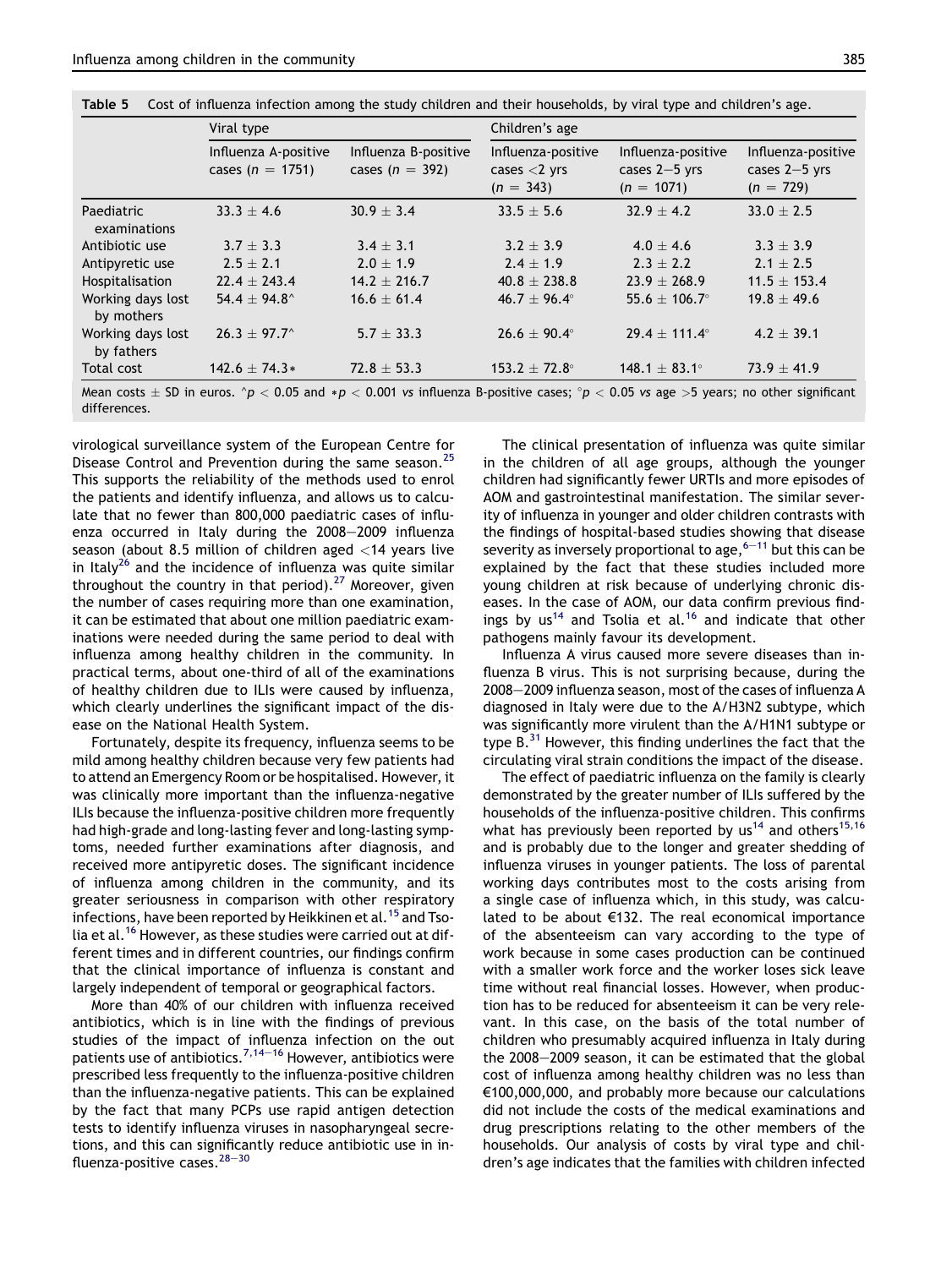<span id="page-7-0"></span>by influenza A virus have the highest costs, and those with older children the lowest. This seems to suggest that both the severity and spread of influenza depend on the virulence of the circulating viral strain, and that family involvement is greater when it includes younger children, probably because the parents of lose working days not only because of their own diseases but also because they have to stay at home to look after their ill child.

In conclusion, our findings confirm that influenza among healthy children is frequent and has indirect consequences on their households. This strongly supports the view that influenza vaccination should not only be given to children at risk of complications because of underlying chronic diseases, but also to healthy children, especially those aged between six months and five years.

## Acknowledgements

This study was supported in part by MedImmune, and in part by the Italian Ministry of Health (Bando Giovani Ricercatori 2007). We would like to thank the Pedianet Study Group: Emanuela Bonfigli, Giuseppe Collacciani, Valentino Curti, Salvatore Di Palma, Anna Paola Di Rienzo, Michele Ferretti, Giuliana Giampaolo, Maria Rosaria Letta, Riccardo Lucantonio, Maria Maddalena Palma, Marco Petitta, Annamaria Ruscitti, Sergio Venditti, Antonio Bersezio, Guido Brusoni, Ida Candela, Nadia Sacchi, Salvatore Curto, Franco Balliana, Maria Carolina Barbazza, Gabriele Belluzzi, Eleonora Benetti, Monica Cavedagni, Sandra Cozzani, Vito Francesco D'Amanti, Annamaria De Marchi, Fabio Dell'Antonia, Mario Fama, Fabrizio Fusco, Giovanni Gallo, Giuseppe Giancola, Silvia Girotto, Cinzia Lista, Francesco Luise, Nadia Macropodio, Massimo Milani, Angela Pasinato, Andrea Passarella, Lorena Pisanello, Bruno Ruffato, Daniela Sambugaro, Luigi Saretta, Renato Savastano, Flavio Semenzato, Walter Spavanello, Luisa Toderini, Giacomo Toffol, Alberto Vozzi.

# References

- 1. Centers for Disease Control and Prevention. Prevention and control of influenza with vaccines: recommendations of the Advisory Committee on Immunization Practices (ACIP) 2010. MMWR Recomm Rep 2010;59:1-62.
- 2. Nokleby H, Nicoll A. Risk groups and other target groups-preliminary ECDC guidance for developing influenza vaccination recommendations for the season 2010-2011. Euro Surveill. PII: 19525. Available online: <[http://www.eurosurveillance.](http://www.eurosurveillance.org/Viewarticle.aspx?Articled=19525) [org/Viewarticle.aspx?Articled](http://www.eurosurveillance.org/Viewarticle.aspx?Articled=19525)=19525>, 2010;15 [accessed 15.01.11].
- 3. Finland: National Institute for Health and Welfare. Available at:<[www.ktl.fi/attachments/suomi/osastot/roko/roto/](http://www.ktl.fi/attachments/suomi/osastot/roko/roto/finnishvaccinationprogramme09.pdf) [finnishvaccinationprogramme09.pdf](http://www.ktl.fi/attachments/suomi/osastot/roko/roto/finnishvaccinationprogramme09.pdf)>. [accessed 15.01.11].
- 4. Austria: Impfplan 2010 Österreich: korrigiert. Available at: <[www.bmgfj.gv.at](http://www.bmgfj.gv.at)>. [accessed 15.01.11].
- 5. Esposito S, Principi N. The rational use of influenza vaccines in healthy children and children with underlying conditions. Curr Opin Infect Dis 2009; 22:244-9.
- 6. Neuzil KM, Mellen BG, Wright PF, Mitchel Jr EF, Griffin MR. The effect of influenza on hospitalizations, outpatient visits, and courses of antibiotics in children. N Engl J Med 2000;342:  $225 - 31.$
- 7. Izurieta HS, Thompson WW, Kramarz P, Shay DK, Davis RL, DeStefano F, et al. Influenza and the rates of hospitalization for respiratory disease among infants and young children. N Engl J Med 2000; 342: 232-9.
- 8. Chiu SS, Lau YL, Chan KH, Wong WH, Peiris JS. Influenza-related hospitalizations among children in Hong Kong. N Engl J Med 2002;347:2097-103.
- 9. Iwane MK, Edwards KM, Szilagyi PG, Walker FJ, Griffin MR, Weinberg GA, et al. Population-based surveillance for hospitalizations associated with respiratory syncytial virus, influenza virus, and parainfluenza viruses among young children. Pediatrics 2004;113:1758-64.
- 10. Bhat N, Wright JG, Broder KR, Murray EL, Greenberg ME, Glover MJ, et al. Influenza-associated deaths among children in the United States, 2003-2004. N Engl J Med 2005;353:  $2559 - 67$ .
- 11. Louie JK, Schechter R, Honarmand S, Guevara HF, Shoemaker TR, Madrigal NY. Severe paediatric influenza in California. 2003-2005: implications for immunization recommendations. Pediatrics  $2006; 117: e610-8$ .
- 12. Ampofo K, Gesteland PH, Bender J, Mills M, Daly J, Samore M, et al. Epidemiology, complications, and cost of hospitalization in children with laboratory-confirmed influenza infection. Pediatrics 2006;118:2409-17.
- 13. Coffin SE, Zaoutis TE, Rosenquist AB, Heydon K, Herrera G, Bridges CB, et al. Incidence, complications, and risk factors for prolonged stay in children hospitalized with community-acquired influenza. Pediatrics 2007;119:740-8.
- 14. Principi N, Esposito S, Marchisio P, Gasparini R, Crovari P. Socioeconomic impact of influenza on healthy children and their families. Pediatr Infect Dis J 2003;22(Suppl. 10):S207-10.
- 15. Heikkinen T, Silvennoinen H, Peltola V, Ziegler T, Vainionpää R, Vuorinen T, et al. Burden of influenza in children in the community. J Infect Dis 2004;190:1363-73.
- 16. Tsolia MN, Logotheti I, Papadopoulos NG, Mavrikou M, Spyridis NP, Drossatou P, et al. Impact of influenza infection in healthy children examined as outpatient and their families. Vaccine 2006; 24: 5970-6.
- 17. Menniti-Ippolito F, Raschetti R, Da Cas R, Giaquinto C, Cantarutti L. Active monitoring of adverse drug reactions in children. Italian Paediatric Pharmacosurveillance Multicenter Group. Lancet 2000;355:1613-4.
- 18. Nicolosi A, Sturkenboom M, Mannino S, Arpinelli F, Cantarutti L, Giaquinto C. The incidence of varicella in Italian children and correction of a common error in estimating varicella incidence. Epidemiology 2003;14:99-102.
- 19. Esposito S, Gasparini R, Bosis S, Marchisio P, Tagliabue C, Tosi S, et al. Clinical and socio-economic impact of influenza and respiratory syncytial virus infection on healthy children and their households. Clin Microbiol Infect 2005;11:933-6.
- 20. Esposito S, Molteni CG, Daleno C, Valzano A, Fossali E, Da Dalt L, et al. Clinical importance and impact on the households of oseltamivir-resistant seasonal A/H1N1 influenza virus in healthy children in Italy. Virol J 2010;7:202.
- 21. Feigin RD, Cherry JD, editors. Textbook of pediatric infectious diseases. 6th ed. Philadelphia, PA: W. B. Saunders Company; 2009.
- 22. Esposito S, Bosis S, Niesters HG, Tremolati E, Sabatini C, Porta A, et al. Impact of human bocavirus on children and their families. J Clin Microbiol 2008;46:1337-42.
- 23. Esposito S, Molteni CG, Daleno C, Valzano A, Cesati L, Gualtieri L, et al. Comparison of nasopharyngeal nylon flocked swabs with universal transport medium and rayonbud swabs with a sponge reservoir of viral transport medium in the diagnosis of paediatric influenza. J Med Microbiol  $2010;59(1):96-9.$
- 24. Normativa Regione Veneto. Deliberazione della Giunta Regionale. DRG versione 24. Bollettino Ufficiale Della Regione Veneto